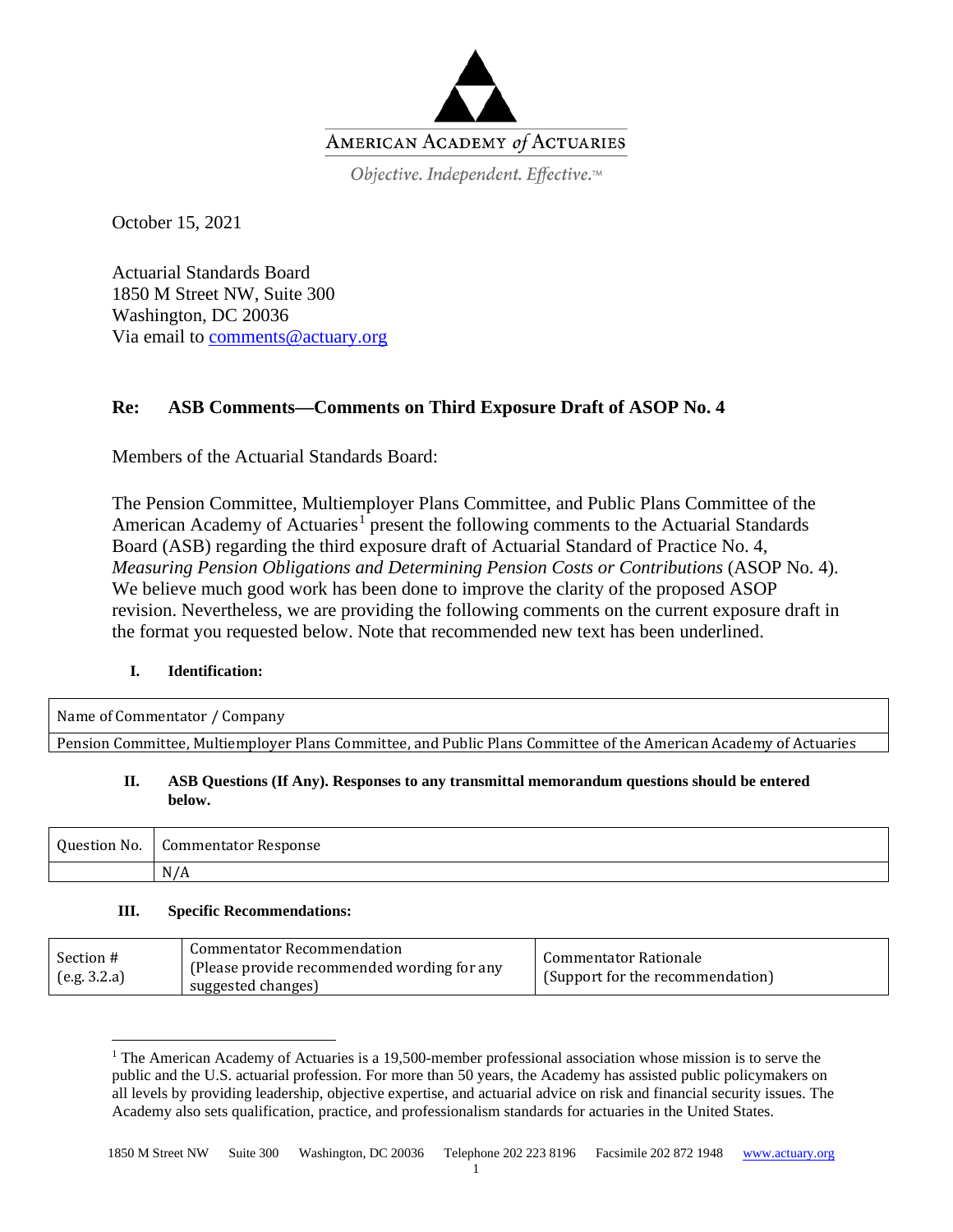| 2.8   | Change second sentence to "The procedure uses<br>an actuarial cost method and may use an asset<br>valuation method, an amortization method,<br>and/or an output smoothing method."                                                                                                                                                                                                                                                                                                                                                                                                                                                                              | We suggest changing "or" to "and/or" because the<br>procedure may use one, two, or three of the listed<br>items, not just one as is implied by the use of the<br>word "or."                                                                                                                                                                                                                                                                                                                                                                                                                                                                                                                                                                                                                                                                                                                                                                                                                                                                                                                                                                                                                                                                                                                                                                                                                                                                                                                                                                                                                                                                                                                                                                                                                                                                                                                                                                                                                                                                                                                                                                   |
|-------|-----------------------------------------------------------------------------------------------------------------------------------------------------------------------------------------------------------------------------------------------------------------------------------------------------------------------------------------------------------------------------------------------------------------------------------------------------------------------------------------------------------------------------------------------------------------------------------------------------------------------------------------------------------------|-----------------------------------------------------------------------------------------------------------------------------------------------------------------------------------------------------------------------------------------------------------------------------------------------------------------------------------------------------------------------------------------------------------------------------------------------------------------------------------------------------------------------------------------------------------------------------------------------------------------------------------------------------------------------------------------------------------------------------------------------------------------------------------------------------------------------------------------------------------------------------------------------------------------------------------------------------------------------------------------------------------------------------------------------------------------------------------------------------------------------------------------------------------------------------------------------------------------------------------------------------------------------------------------------------------------------------------------------------------------------------------------------------------------------------------------------------------------------------------------------------------------------------------------------------------------------------------------------------------------------------------------------------------------------------------------------------------------------------------------------------------------------------------------------------------------------------------------------------------------------------------------------------------------------------------------------------------------------------------------------------------------------------------------------------------------------------------------------------------------------------------------------|
| 2.9   | Change second sentence to "The procedure uses<br>an actuarial cost method, and may use an asset<br>valuation method and/or an amortization<br>method."                                                                                                                                                                                                                                                                                                                                                                                                                                                                                                          | We suggest changing "or" to "and/or" because the<br>procedure may use one or both of the listed items,<br>not just one as is implied by the use of the word<br>" $or."$                                                                                                                                                                                                                                                                                                                                                                                                                                                                                                                                                                                                                                                                                                                                                                                                                                                                                                                                                                                                                                                                                                                                                                                                                                                                                                                                                                                                                                                                                                                                                                                                                                                                                                                                                                                                                                                                                                                                                                       |
| 3.4.3 | Change last sentence to "When adjusting<br>obligations from a prior measurement date, the<br>actuary should consider using revised<br>assumptions to determine the obligations if<br>appropriate for the purpose of the measurement."                                                                                                                                                                                                                                                                                                                                                                                                                           | We think it is important to clarify that the actuary<br>should only use revised assumptions when<br>adjusting obligations if that is appropriate for the<br>purpose of the measurement.                                                                                                                                                                                                                                                                                                                                                                                                                                                                                                                                                                                                                                                                                                                                                                                                                                                                                                                                                                                                                                                                                                                                                                                                                                                                                                                                                                                                                                                                                                                                                                                                                                                                                                                                                                                                                                                                                                                                                       |
| 3.11  | Change fourth paragraph of section 3.11 to "When<br>plan provisions create pension obligations that are<br>difficult to appropriately measure using<br>traditional valuation procedures, such as benefits<br>affected by actual investment returns, movements<br>in a market index, or other similar factors, the<br>actuary should consider using alternative<br>valuation procedures such as those described<br>under section 3.5.3, including the use of<br>alternative discount rates if indicated by such<br>procedures, to calculate the low-default-risk<br>obligation measure of those benefits earned or<br>costs accrued as of the measurement date." | One of the foundational reasons financial<br>economics argues traditional pension obligations<br>should be valued using low-default-risk fixed<br>income securities as a reference portfolio is that<br>fixed benefits result in predictable cash flows.<br>Hence, risk to the participants and sponsor of a<br>traditional pension plan would be minimized if its<br>assets were invested in such a portfolio with<br>expected cash flow matching the plan's expected<br>benefit payments. However, if benefit amounts are<br>linked to a market index (e.g., the S&P 500), a low-<br>default-risk fixed income reference portfolio will<br>not match the characteristics of the benefit<br>payments. Investing in such a portfolio, rather<br>than in the underlying market index, would<br>increase the risk to the participants and sponsor<br>of such a plan. Financial economics argues that the<br>reference portfolio for such a market-indexed plan<br>should be, in this example, the S&P 500. Moreover,<br>we believe an obligation measure for such a plan<br>based on discount rates derived from low-default-<br>risk fixed income securities would be meaningless<br>or potentially very misleading to intended users.<br>Therefore, we think it is crucial for the actuary to<br>be able to use alternative discount rates indicated<br>by the procedures in section 3.5.3 to determine a<br>meaningful low-default-risk obligation measure.<br>Rather than tying adjustments to specific market<br>indices, many variable plans simply adjust<br>benefits based on the plan's actual return on<br>assets. In either situation, the portfolio used to<br>determine benefit adjustments is the more<br>appropriate reference portfolio, and the expected<br>return on that portfolio is the theoretically<br>appropriate discount rate (as long as the same<br>rate of return is also reflected in determining<br>benefit adjustments). While it is often true that a<br>similar benefit obligation may be produced using<br>high-quality bond yields in place of the expected<br>return for purposes of both adjusting future |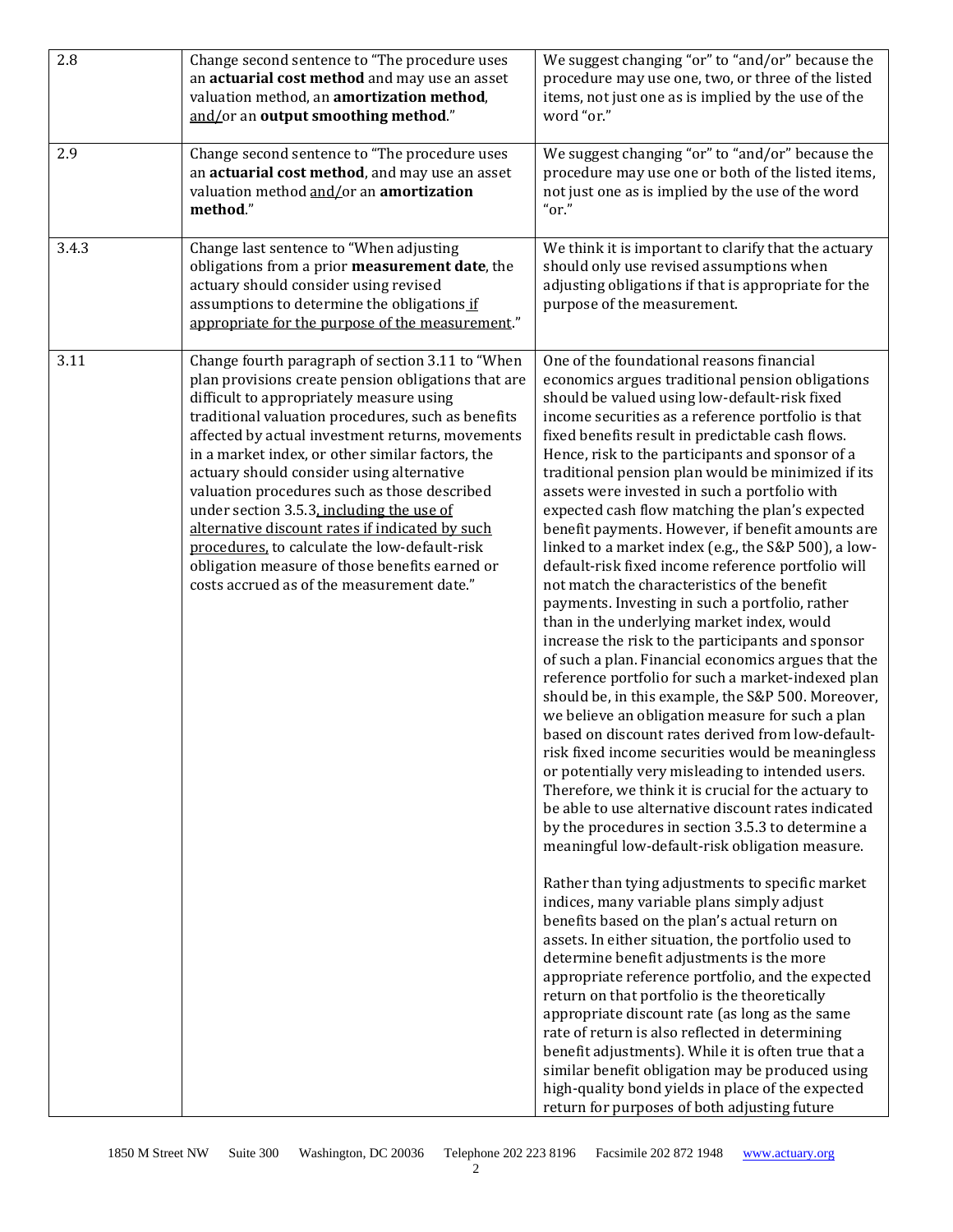benefits and for discounting the resulting benefit cash flows, there is no compelling reason to make these offsetting adjustments. Requiring the use of bond yields in this situation could result in the provision of misleading information to intended users about the characteristics of the obligation and may, depending on plan provisions, distort results.

In practice, benefit adjustments for most variable plans are not solely determined by returns on a market index or a plan's own assets, but also impose some sort of minimum benefit or adjustment and may include maximum adjustments as well. In such situations, the plan may have characteristics of both traditional and variable benefits. A forthcoming practice note from the American Academy of Actuaries will discuss valuation techniques that may be used in these situations. To produce a meaningful obligation measure, the actuary should have the flexibility to select a discount rate in a manner that is consistent with the characteristics of the benefits, the purpose of the measurement, and the other assumptions used to project these benefits.

The current language is not clear as to whether the actuary has the flexibility to appropriately value a market-indexed plan design or the other variations discussed above. As a result, some actuaries may produce measures for such plans using alternative discount rates and explain the meaning of those measures. However, other actuaries may produce measures for such plans using discount rates derived from low-default-risk fixed income securities to value variable benefits that are not indexed based on the same lowdefault-risk fixed income securities. In this case, to comply with section  $4.1(0)(5)$ , the actuary needs to explain to the intended user that the lowdefault-risk obligation measure has no real meaning for the particular plan design. A third option is for actuaries to elect to deviate from the guidance of the standard so as not to spend time to produce a misleading measure, for which the intended user will most likely not want to pay. Clarifying that the actuary has the flexibility to choose appropriate discount rates and related assumptions for variable plan designs will result in the disclosure of a more consistent and meaningful low-default-risk obligation measure for variable benefit designs.

| 3.11 | Delete the fifth paragraph of section 3.11 "For           | As currently written, the fifth paragraph of section |
|------|-----------------------------------------------------------|------------------------------------------------------|
|      | purposes of this obligation measure, the actuary purposes | 3.11 adds more confusion than clarity for            |
|      | should take into account the effect, if any, of the       | actuaries who value variable benefit plans.          |
|      | discount rate or discount rates selected on the           | Changing the discount rate does not usually alter    |
|      |                                                           |                                                      |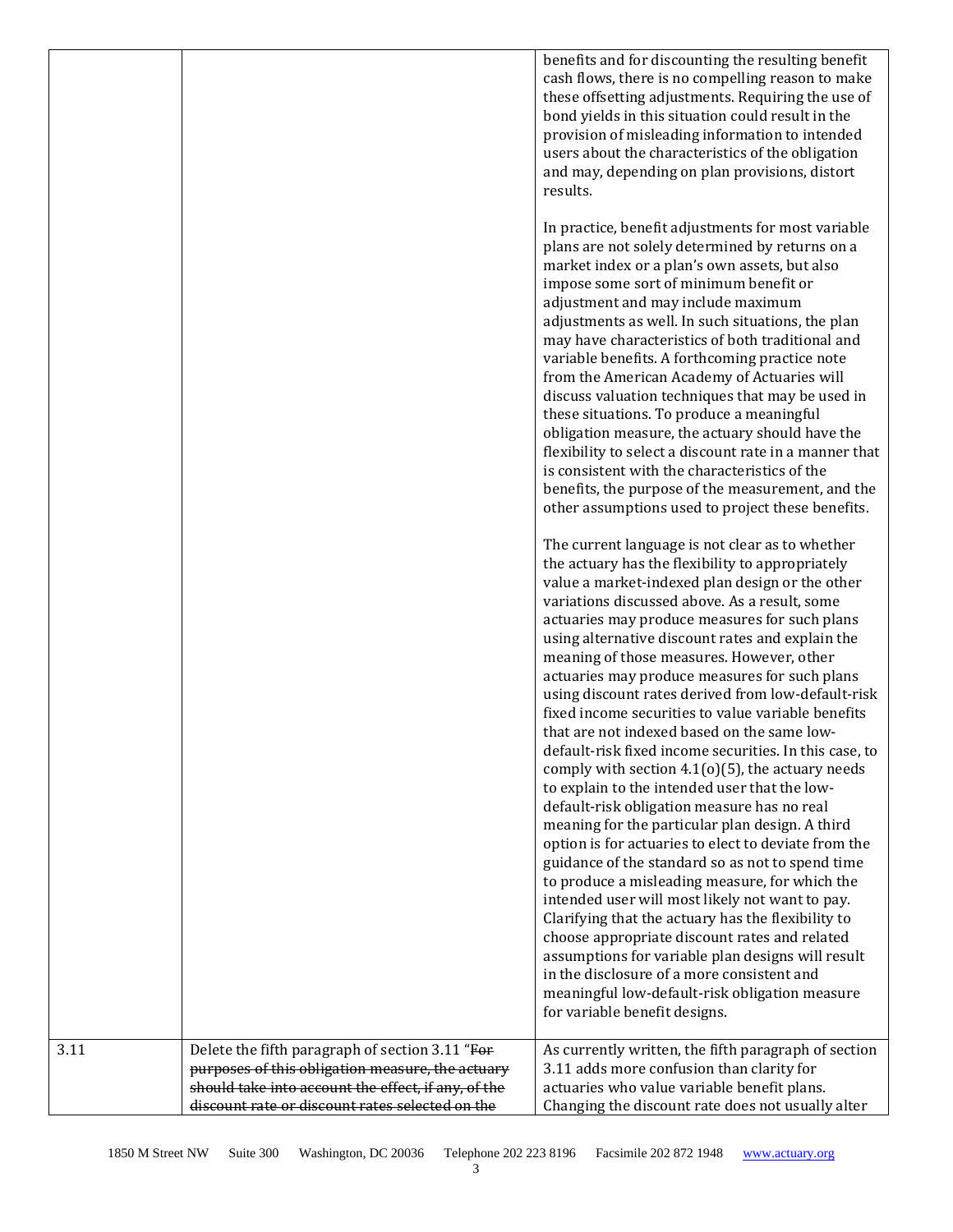|         | pattern of benefits expected to be paid in the<br>future, such as in a variable annuity plan."<br>However, if you do not want to delete this fifth<br>paragraph of section 3.11, change it to "For<br>purposes of this obligation measure, the actuary<br>may should take into account the effect, if any, of<br>investing plan assets in low-default-risk fixed<br>income securities the discount rate or discount<br>rates selected, on the pattern of benefits expected<br>to be paid in the future, such as in a variable<br>annuity plan." | the pattern of expected benefits unless it also<br>changes how the assets are invested, the expected<br>return on assets, or the stochastically projected<br>distribution of expected investment returns.<br>Requiring the actuary to assume the assets are<br>invested differently than they are currently<br>invested may be reasonable for some plan designs;<br>however, it would be inappropriate for other<br>designs under which benefits do not vary based on<br>the return on plan assets, but instead are linked to<br>a market index or actual returns compared to a<br>fixed rate. In order to produce something<br>meaningful for all difficult-to-measure plan<br>designs, actuaries need the flexibility to treat<br>different types of designs differently, as discussed<br>in section 3.5.3.                                                                                                                                                                                                                                                                                           |
|---------|-------------------------------------------------------------------------------------------------------------------------------------------------------------------------------------------------------------------------------------------------------------------------------------------------------------------------------------------------------------------------------------------------------------------------------------------------------------------------------------------------------------------------------------------------|---------------------------------------------------------------------------------------------------------------------------------------------------------------------------------------------------------------------------------------------------------------------------------------------------------------------------------------------------------------------------------------------------------------------------------------------------------------------------------------------------------------------------------------------------------------------------------------------------------------------------------------------------------------------------------------------------------------------------------------------------------------------------------------------------------------------------------------------------------------------------------------------------------------------------------------------------------------------------------------------------------------------------------------------------------------------------------------------------------|
|         |                                                                                                                                                                                                                                                                                                                                                                                                                                                                                                                                                 | We believe the change to the wording we propose<br>in the prior item for the fourth paragraph of<br>section 3.11 both clarifies how to measure<br>obligations of these plans and provides a<br>meaningful low-default-risk obligation measure so<br>that the confusing fifth paragraph in section 3.11<br>is not needed and we believe it should be<br>deleted.                                                                                                                                                                                                                                                                                                                                                                                                                                                                                                                                                                                                                                                                                                                                         |
|         |                                                                                                                                                                                                                                                                                                                                                                                                                                                                                                                                                 | However, if you decide not to take our suggested<br>change to the fourth paragraph of section 3.11 or<br>want to keep this fifth paragraph of section 3.11,<br>we think it is important to clarify the intent and<br>provide some flexibility for the actuary to make an<br>appropriate measurement. Instead of referring to<br>changes in the discount rate, which in and of itself<br>do not change the pattern of benefits, we think the<br>fifth paragraph of section 3.11 needs to refer to<br>changing the investment of plan assets to the low-<br>default-risk fixed income securities on which the<br>discount rate is based. In addition, the<br>requirement that the actuary "should" take this<br>change in investments into account needs to be<br>changed to "may" so that actuaries have the<br>flexibility to refrain from making this assumption<br>where they believe it would be inappropriate. For<br>example, if a cash balance plan's benefits are<br>indexed to changes in the S&P 500, it is<br>inappropriate to assume plan assets are invested<br>in fixed income securities. |
| 3.19(b) | "estimate how long before any the plan's expected<br>future contributions as determined by the<br>contribution allocation procedure or the plan's<br>funding policy is are expected to exceed the<br>normal cost, plus interest on the unfunded<br>actuarial accrued liability, if applicable;"                                                                                                                                                                                                                                                 | Based on the response to our comments on the<br>second exposure draft, we understand the intent<br>of this section is to assess the contribution<br>allocation procedure or funding policy that is used<br>to determine the plan's expected future<br>contributions. However, the current wording only<br>makes that clear in section 3.19(a). Sections<br>3.19(b), (c), and (d) do not use the same wording,<br>making it appear that the actuary is able to choose                                                                                                                                                                                                                                                                                                                                                                                                                                                                                                                                                                                                                                    |

1850 M Street NW Suite 300 Washington, DC 20036 Telephone 202 223 8196 Facsimile 202 872 1948 [www.actuary.org](http://www.actuary.org/)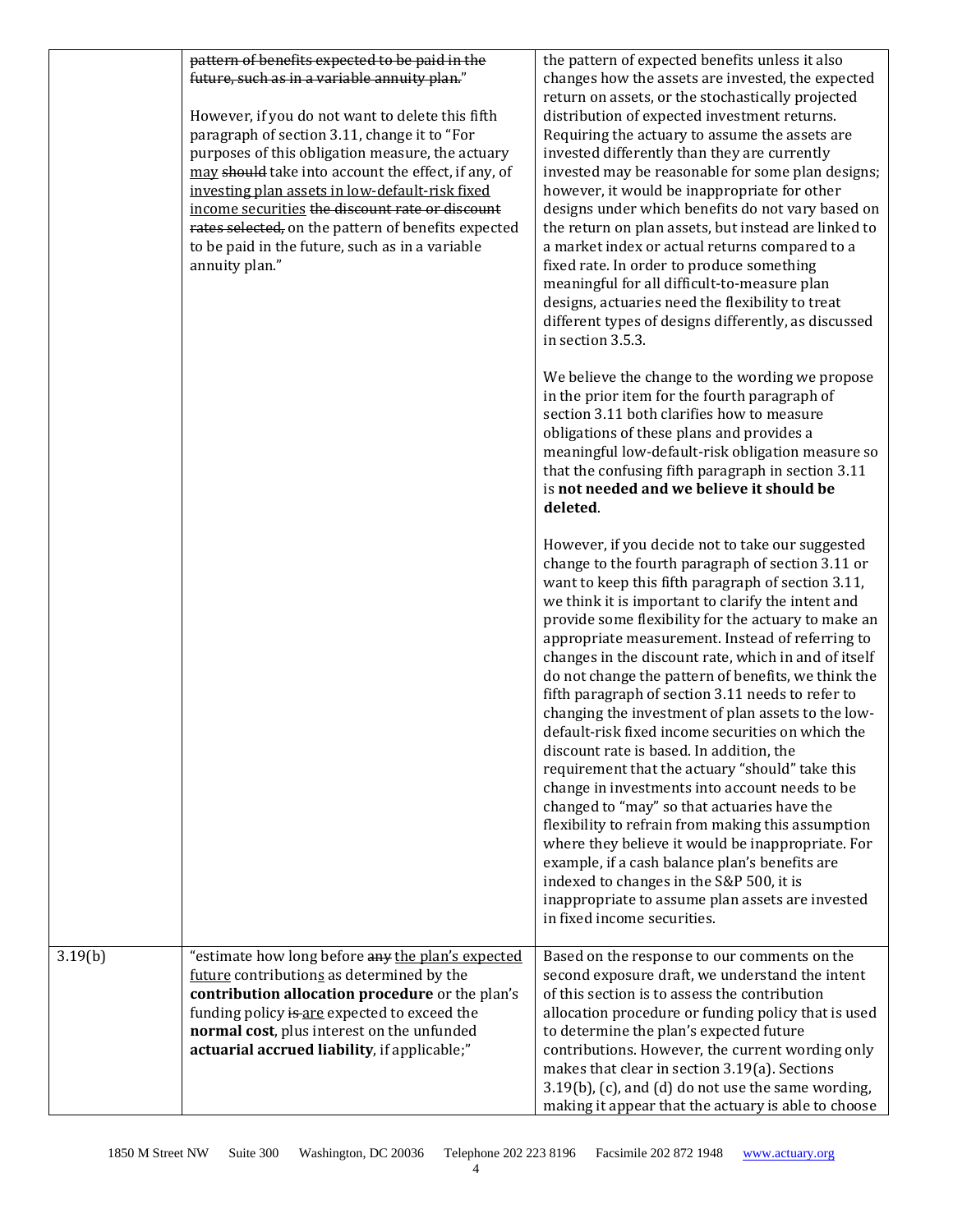|         |                                                                                                                                                                                                                                                                                                                                   | to assess any amount within the range of<br>actuarially determined contributions or<br>determined by the plan's funding policy, even if<br>that is not the amount expected to be contributed<br>to the plan. To address this, we suggest the<br>addition of the same phrase as appears in section<br>3.19(a), "the plan's expected future contributions,"<br>to sections $3.19(b)$ , (c), and (d) to clarify the basis<br>on which the estimates described in those sections<br>should be made. |
|---------|-----------------------------------------------------------------------------------------------------------------------------------------------------------------------------------------------------------------------------------------------------------------------------------------------------------------------------------|-------------------------------------------------------------------------------------------------------------------------------------------------------------------------------------------------------------------------------------------------------------------------------------------------------------------------------------------------------------------------------------------------------------------------------------------------------------------------------------------------|
| 3.19(c) | "estimate the period over which the plan's<br>expected future contributions as determined by<br>the contribution allocation procedure or<br>funding policy are expected to fully amortize the<br>unfunded actuarial accrued liability, if any, is<br>expected to be fully amortized; and"                                         | We believe section $3.19$ (c) also needs further<br>clarity. To address this, we suggest adding<br>wording parallel to that in section 3.19(a) to make<br>it clear that the estimate is to be based on the<br>plan's expected future contributions and not a<br>hypothetical amount that may not be expected to<br>be contributed to the plan.                                                                                                                                                  |
| 3.19(d) | "assess whether the plan's expected future<br>contributions as determined by the contribution<br>allocation procedure or funding policy is are<br>significantly inconsistent with the plan<br>accumulating assets adequate to make benefit<br>payments when due, and estimate the<br>approximate time until assets are depleted." | As with the prior two items, we suggest revising<br>section 3.19(d) to make it clear that the<br>assessment is on the plan's expected future<br>contributions and not on a hypothetical amount<br>that may not be expected to be contributed to the<br>plan.                                                                                                                                                                                                                                    |
| 3.21(b) | Change first sentence to: "the if an actuarial cost<br>method is used, it should be consistent with<br>section 3.13."                                                                                                                                                                                                             | The definition in section 2.8 states that a<br>contribution allocation procedure necessarily uses<br>an actuarial cost method. Therefore, we think<br>section 3.21 should not say "if an actuarial cost<br>method is used" because by definition it must be<br>used.                                                                                                                                                                                                                            |
| 4.1     | Change first sentence to "When issuing an<br>actuarial report to which this standard applies, the<br>actuary should refer to ASOP Nos. 23, 27, 35, 41,<br>44, and 51, and 56."                                                                                                                                                    | To be complete, the listed ASOPs should include<br>the disclosure requirements of ASOP No. 56, which<br>is expected to be applicable to most (if not all)<br>work covered by ASOP No. 4.                                                                                                                                                                                                                                                                                                        |
| 4.1(k)  | Change first sentence to "a description of known<br>changes in significant assumptions and methods<br>from those used in the immediately preceding<br>measurement prepared for a similar purpose."                                                                                                                                | Changes are being suggested to this item so ASOP<br>No. 4 is consistent with the requirements that<br>recently took effect in section 4.1.3 of both ASOP<br>Nos. 27 and 35. Those standards only require<br>disclosure of information about the significant<br>assumptions and methods, which is also<br>consistent with providing a more brief and<br>pertinent explanation of changes to the plan's<br>circumstances.                                                                         |

# **IV. General Recommendations (If Any):**

| Commentator Recommendation                 | Commentator Rationale            |
|--------------------------------------------|----------------------------------|
| (Identify relevant sections when possible) | (Support for the recommendation) |
| N/A                                        |                                  |